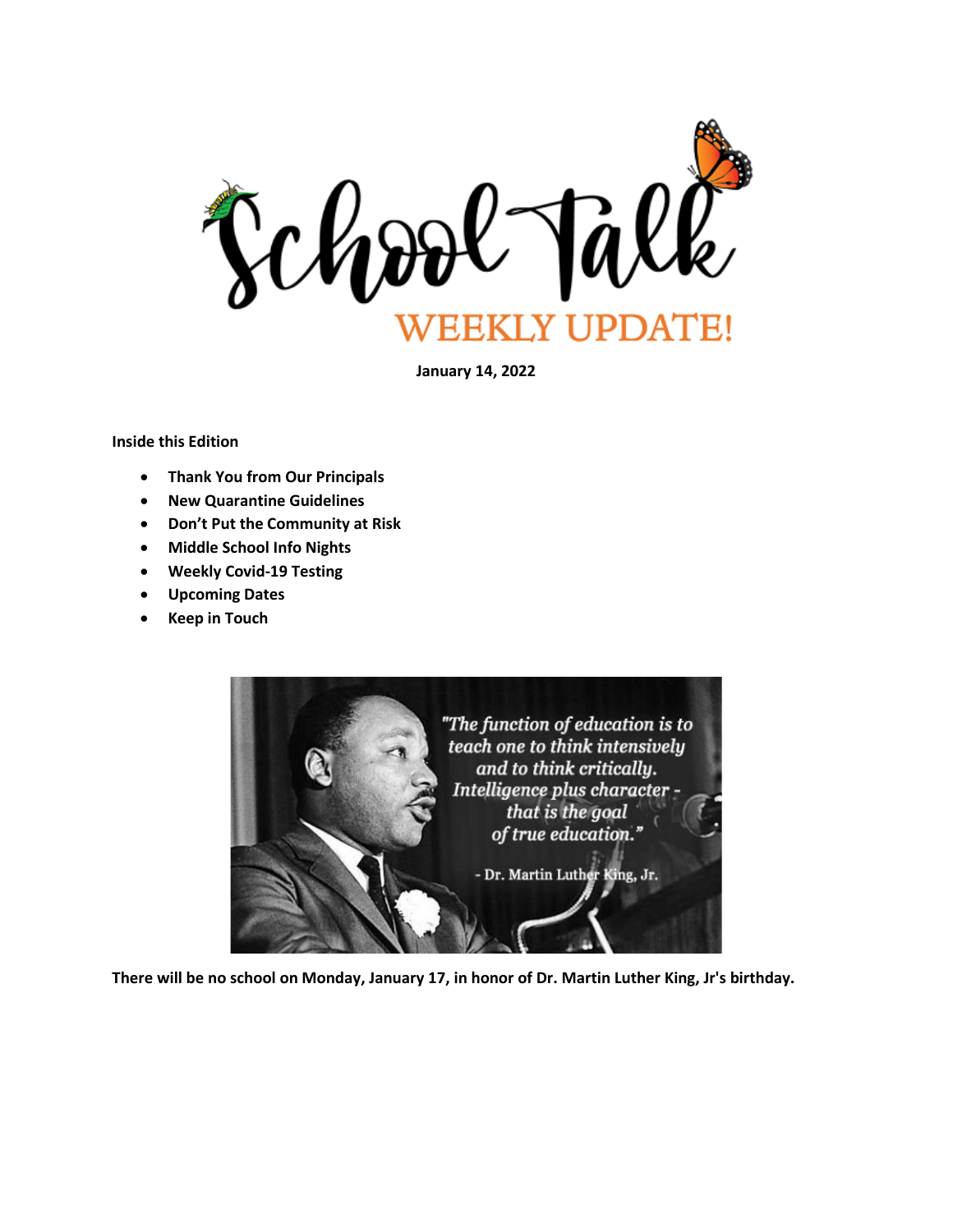### **Thank You from Our Principals**

Ms. Genove & Ms. Nashid send a heartfelt thank you to the community for all the appreciation you've shown them this past week in honor of Virginia Principal Appreciation Week. The notes, e-mails, cards, and gifts touched their hearts and made their first week back after Winter break special.

## **W** New APS Quarantine & Isolation Guidelines

**COVID Response – NEW Guidance Regarding Quarantine and Isolation** – Effective **Monday, January 17**, APS will adopt the [CDC's revised guidance](https://www.cdc.gov/coronavirus/2019-ncov/your-health/quarantine-isolation.html) on quarantine and isolation, as follows:

APS will **reduce the quarantine period for** *students and staff* **to five days.** Students who are exempt from quarantine (e.g., those with up-to-date vaccinations, are asymptomatic and are able to wear a mask) will be excluded and verified by Contact Tracers before being able to return to school. (Note: Quarantine keeps someone who was in close contact with COVID-19 away from others. [View full](https://www.cdc.gov/coronavirus/2019-ncov/downloads/COVID-19-Quarantine-vs-Isolation.pdf)  [definition.](https://www.cdc.gov/coronavirus/2019-ncov/downloads/COVID-19-Quarantine-vs-Isolation.pdf))

APS will **reduce the isolation period for** *staff* **to five days**. (Note: Isolation keeps those who test positive for COVID-19 away from others, even in their own home[. View full definition.](https://www.cdc.gov/coronavirus/2019-ncov/downloads/COVID-19-Quarantine-vs-Isolation.pdf))

APS will **maintain current 10-day isolation period for** *students* with COVID-19; this is per CDC guidance that the reduced timeframe be implemented for students *only* with consistent physical distancing and mask protocols in place at all times, including during meals. Since we cannot maintain distancing consistently, per CDC, APS will maintain 10 days isolation for students with COVID-19.

**Requirements to Return After Isolation:** Please note the requirements for students to return:

Complete 10 days of isolation from symptom onset or since testing positive (day test administered), whichever is first; AND

Be fever free for at least 24 hours without fever-reducing medication; AND

Submit the End-of-Isolation Letter issued by Arlington County Public Health Division to the student's school of record.

Please [view our webpage outlining the quarantine and return guidance](https://www.apsva.us/school-year-2021-22/health-safety-information/contact-tracing-quarantine-isolation/) for students who are identified as close contacts through school-related exposures.

# **Don't Put the Community at Risk**

**Waiting for test results? Keep your child at home.** Several of our classroom closures this week could have been avoided if families had followed proper protocol. Regardless of whether your child is symptomatic or not, if you have taken them to have a test, please wait for the results before sending them to school. If you knowingly send your child to school while awaiting the results of their Covid-19 test, then you are purposely putting the community at risk. *For example*, if you tested your child on Monday and you send your child to school while you wait for the results, which typically takes 72 hours,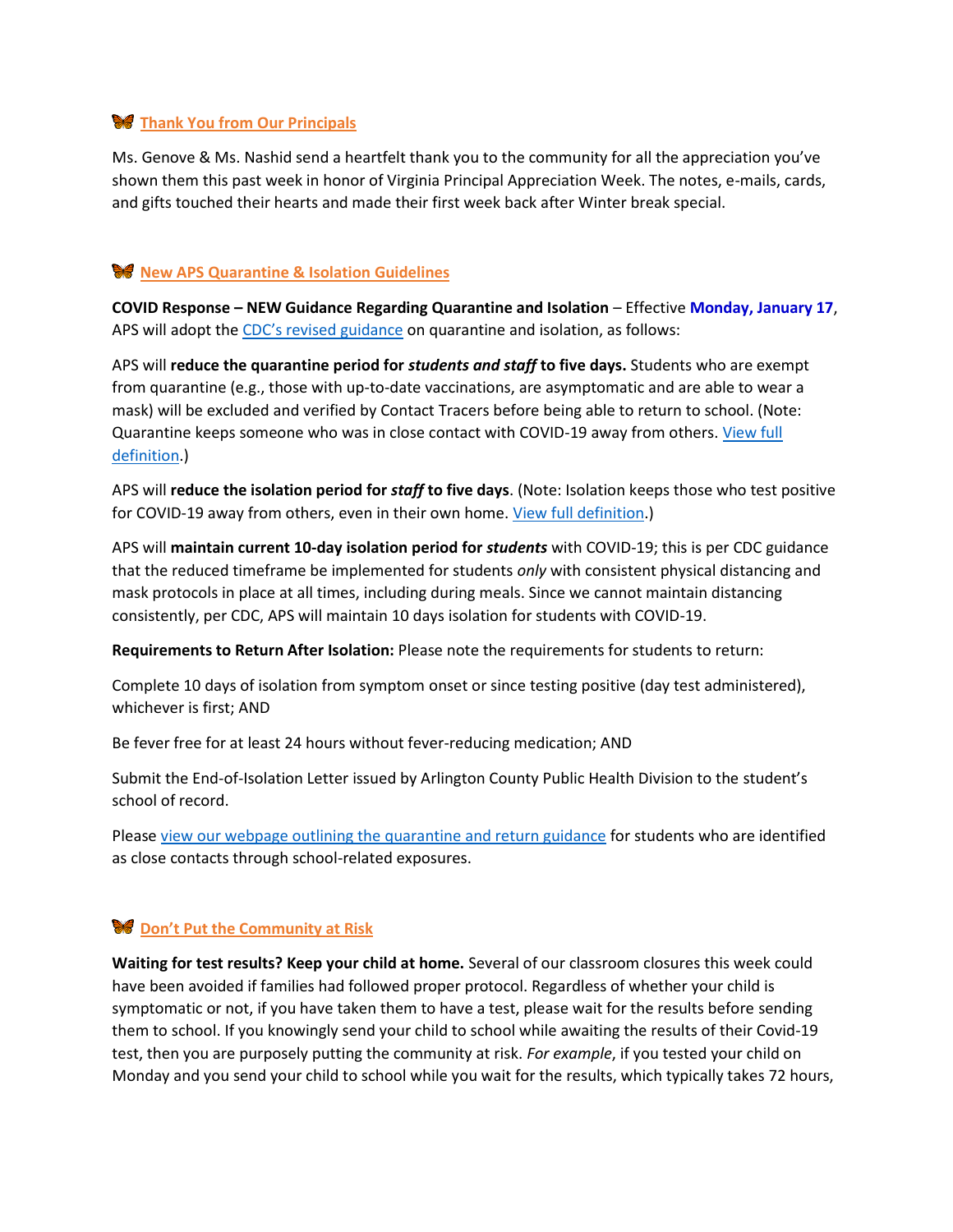and the test is positive, then you have exposed a classroom of children, as well as staff, to Covid-19 for 3 days.

**Do not withhold positive test results.** All positive Covid-19 test results are reported to the Virginia Department of Health (VDH). All APS schools have Public Health Nurses (PHN) in their clinics, and they are given notification of these results by the VDH. There may be a delay in notification due to the backlog of paperwork, but the results will eventually make it to the school. Sending your child to school knowing they have a positive test is purposely putting the community at risk and will also spur the quarantining of an entire classroom.

**Quarantine for the complete time.** Regardless of your personal belief that your child isn't contagious anymore, do not send them to school if their quarantine period is not over. We must follow APS guidelines and, if it is discovered your child has not completed isolation, we will not let your child attend class. An exclusion list with the name of the child and their quarantine time frame is sent out daily to all staff. Students who ride the bus when they haven't completed isolation could potentially cause other students to have to quarantine depending on seat proximity and length of the ride.

We understand that having children at home can be difficult for some families, but that is not a reason to put the health and wellness of other children and our staff at risk.

### **Middle School Information Nights**

5<sup>th</sup> grade families, you can find all the links to the information nights for all the APS schools and programs [here.](https://www.apsva.us/school-options/middle-school-choices/school-information-sessions/) Please keep an eye out for a School Talk with more information for you and your rising 6<sup>th</sup> grader coming soon.

### **Weekly Covid-19 Testing**

If you'd like to have your child participate in the weekly surveillance testing at MPSA, or if you are staff member who'd like to participate, please sign up.

The link to sign up for **STUDENTS** is **[here](https://www.cognitoforms.com/CIANDiagnostics1/visstatestingprogramconsentformapsstudents)**. The link to sign up for **APS STAFF** is **[here](https://www.cognitoforms.com/CIANDiagnostics1/visstatestingprogramconsentformapsstaff)**.

Read more information about testing **[here](https://www.apsva.us/school-year-2021-22/health-safety-information/covid-19-testing/)**.

*Note: Our testing day and time has been changed to Mondays from 12PM to 2PM.*

### **W** Upcoming Dates

- Monday, January 17 **Martin Luther King, Jr. Birthday – NO SCHOOL for Students/Staff**
- Monday, January 31 **Grade Preparation Day – NO SCHOOL for Students**

### **W** Keep in Touch

- MPSA on APS[: https://montessori.apsva.us/](http://track.spe.schoolmessenger.com/f/a/S3F_MkyxYcS_YQJvFEzRmg~~/AAAAAQA~/RgRim9X0P0Q4aHR0cHM6Ly9tb250ZXNzb3JpLmFwc3ZhLnVzL3dlbGNvbWUtdG8tdGhlLW1wc2EtbGlicmFyeS9XB3NjaG9vbG1CCmC4dKK6YN-K68BSE0toYXluZXM3NEBnbWFpbC5jb21YBAAAAAE~)
- MPSA on Twitter: [https://twitter.com/MPSArlington](http://track.spe.schoolmessenger.com/f/a/8NESqKT-dpa7HzTGQMrpXQ~~/AAAAAQA~/RgRim9X0P0QgaHR0cHM6Ly90d2l0dGVyLmNvbS9NUFNBcmxpbmd0b25XB3NjaG9vbG1CCmC4dKK6YN-K68BSE0toYXluZXM3NEBnbWFpbC5jb21YBAAAAAE~)